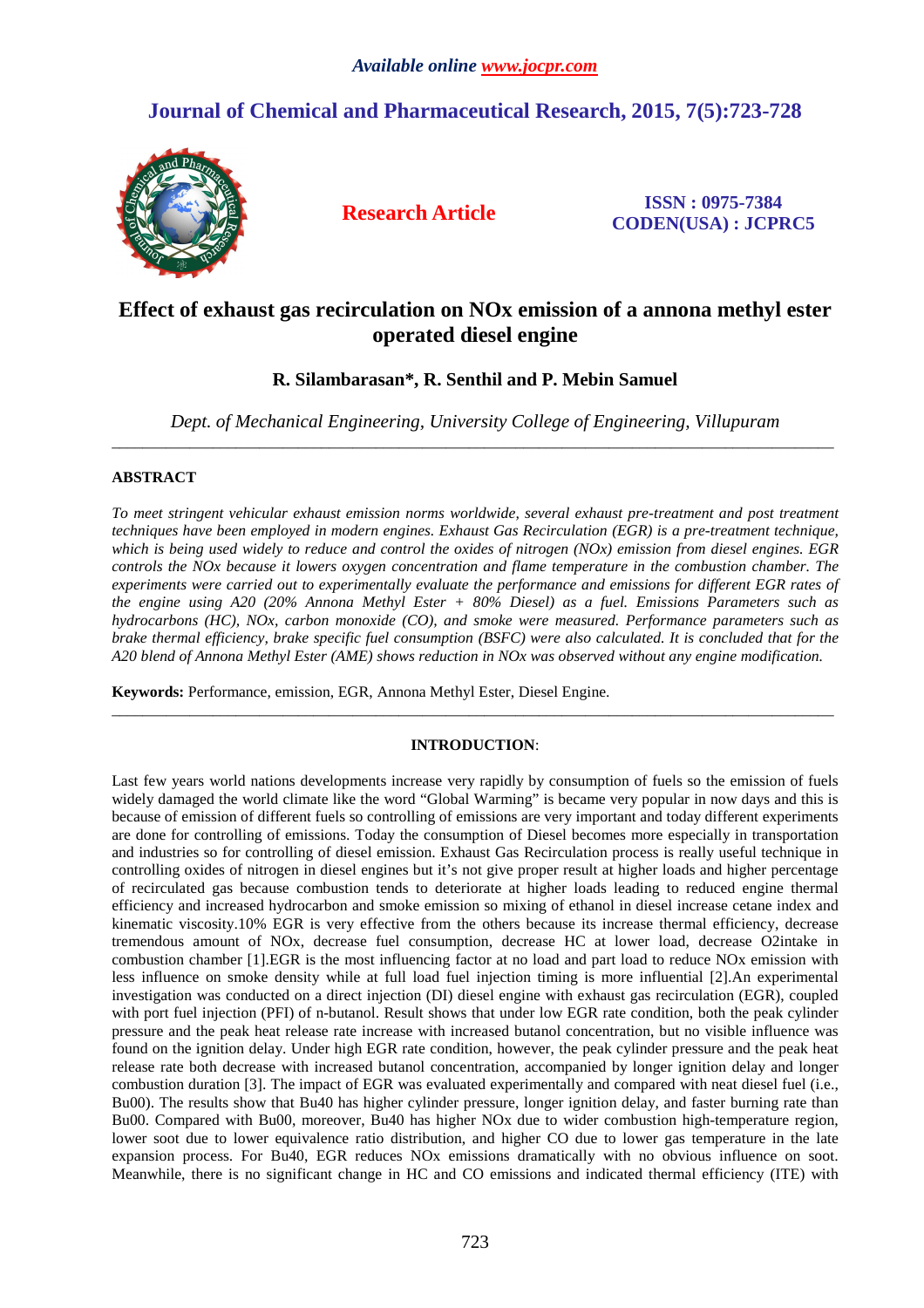EGR until EGR threshold is reached. When EGR rate exceeds the threshold level, HC and CO emissions increase dramatically, and ITE decreases markedly [4].The recirculation of exhaust gas reduces the oxygen quantity in the combustion chamber and increases the temperature of intake charge which reduces the flame temperature and makes to lower NOx formation. By increasing the cooled EGR rates reduces the emissions more effectively. Experimental results shows that the cold EGR is much effective than the hot and intermediate EGR for the reduction of NOx emission. The increase in temperature of EGR gases causes to increase the combustion temperature which leads to increase in formation of NOx [5].With the introduction of EGR, particulate number concentration and CO emissions decrease. Moreover, npropanol/gasoline blends produce higher CO and particulate matter number concentration compared to iso-propanol/gasoline blends at the same blending ratio due to their distinctive molecular structures and properties [6]. Exhaust gas recirculation (EGR) proved to be an effective way to reduce the NOx emissions. Test results show that the brake thermal efficiency increases with the increase in the percentage of EGR which is accompanied by a reduction in brake specific fuel consumption and exhaust gas temperatures, and that biodiesel with cetane improver under 20% EGR reduces NOx emissions by 33% when compared to baseline fuel without EGR. However carbon monoxide (CO), hydro carbon (HC) and smoke emissions increase with an increase in percentage of EGR [7].

*\_\_\_\_\_\_\_\_\_\_\_\_\_\_\_\_\_\_\_\_\_\_\_\_\_\_\_\_\_\_\_\_\_\_\_\_\_\_\_\_\_\_\_\_\_\_\_\_\_\_\_\_\_\_\_\_\_\_\_\_\_\_\_\_\_\_\_\_\_\_\_\_\_\_\_\_\_\_*

#### **EXPERIMENTAL SECTION**

#### **1.1.** *Engine description*

Facilities to monitor and control engine variables such as engine speed, load, fuel and air flows, etc., are installed on a computerised Vertical 4 stroke, Single Cylinder, water cooled DI CI Engine. The engine basic data are given in Table-1and Fig. 1 gives a full schematic arrangement of the engine test bed.



**Fig-1: Schematic Diagram of experimental setup** 

|  |  | <b>Table-1: Engine Specification</b> |  |
|--|--|--------------------------------------|--|
|--|--|--------------------------------------|--|

| Manufacturer                 | Kirloskar oil engines limited      |
|------------------------------|------------------------------------|
| Type of Engine               | Vertical, 4-Stroke Single cylinder |
| Model                        | SV <sub>1</sub>                    |
| Rated OutputAs per IS: 11170 | 8 HP (5.9kW)                       |
| Speed                        | 1800 rpm                           |
| <b>Compression Ratio</b>     | 17.5:1                             |
| Bore and stroke              | $87.5 \times 110$ (mm)             |

#### *2.2. Exhaust gas analyzers system*

The exhaust gas analysis system consists of an AVL 437 smoke meter to measure the smoke level in the exhaust gas and AVL di gas 444 to measure the concentrations of various elements in the exhaust gas. The Specification of the exhaust gas analyzer is shown in Table-2.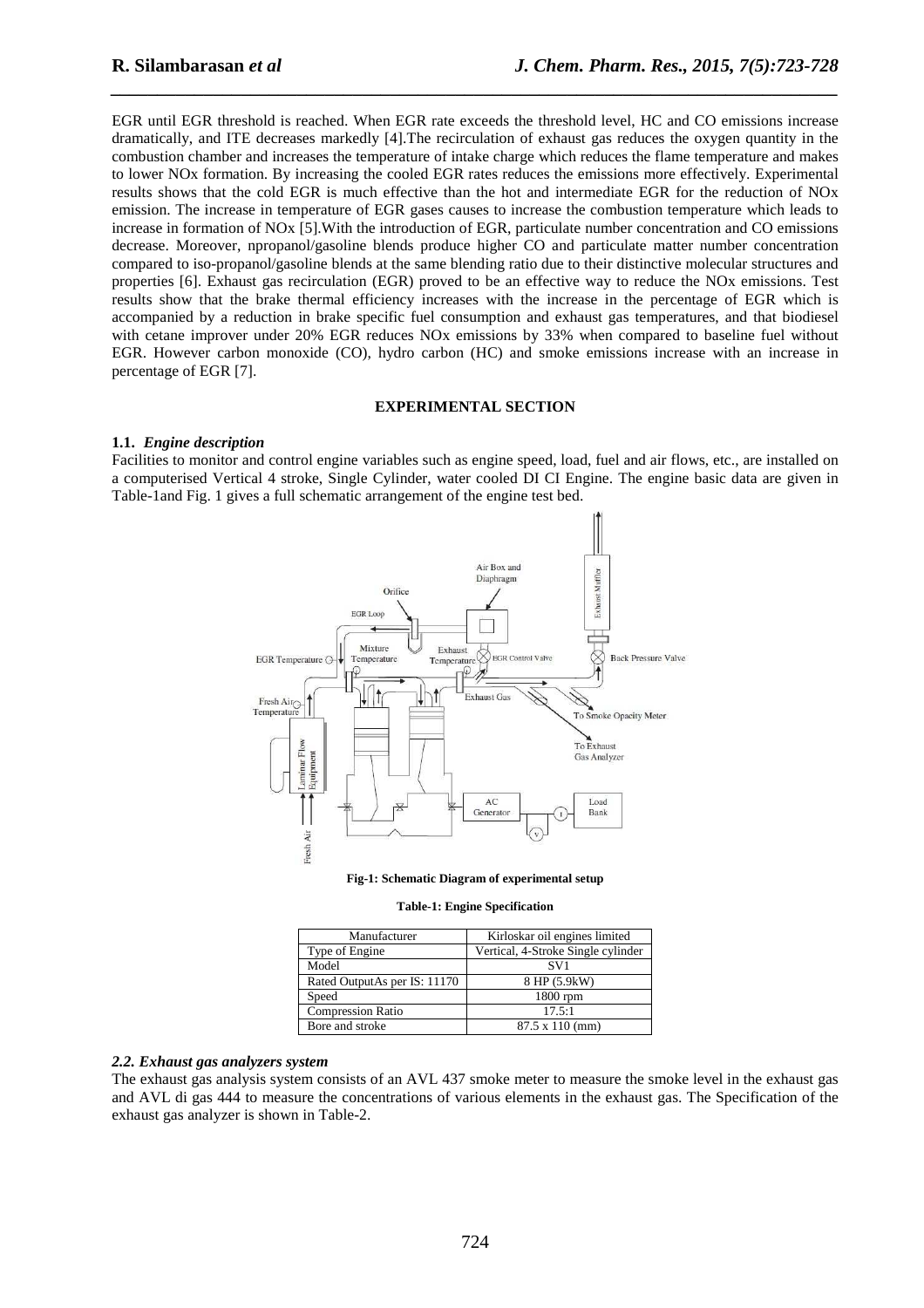# *\_\_\_\_\_\_\_\_\_\_\_\_\_\_\_\_\_\_\_\_\_\_\_\_\_\_\_\_\_\_\_\_\_\_\_\_\_\_\_\_\_\_\_\_\_\_\_\_\_\_\_\_\_\_\_\_\_\_\_\_\_\_\_\_\_\_\_\_\_\_\_\_\_\_\_\_\_\_* **Table-2: Exhaust Gas Analyzer Specifications.**

| Manufacturer | <b>SMS</b> Autoline Equipments private limited           |
|--------------|----------------------------------------------------------|
| Type         | Crypton 290 five gas analyser                            |
| Accuracy     | $HC: +30ppm, CO: +0.2\%$ , $CO_2: +1\%$ , $NO_x: +10ppm$ |

#### *2.3. Smoke meter:*

Smoke meter is used to determine the smoke density of the engine exhaust. The AVL 437 smoke meter has been designed for simple one man operation either from alongside a vehicle for either free acceleration or steady state test procedures. Control is via a compact and rugged handset with a digital L.C.D. display. Any out of range parameters are automatically flagged to the operator. The brief specification of the smoke meter is shown in Table 3.

Table-3: Smoke Meter Specifications.

| l'ype           | AVL 437 smoke meter |
|-----------------|---------------------|
| Make            | AVL India Pvt. Ltd  |
| Measuring range | 0 to 100 HSU        |
| Accuracy        | $+10$ HSU           |

#### *2.3. Properties of fuels*

Annona Methyl Ester derived from the raw Annona oil obtained from Annona seeds are transesterified to remove the fatty acids. It was blended with the normal diesel fuel at blending ratio of 20%AME and 80% Diesel. The properties of the diesel fuel and the AME are summarized in Table-4 for comparative purposes.

| Table-4: Properties of Diesel & AME |
|-------------------------------------|
|-------------------------------------|

| <b>Fuel Properties</b>                                             | <b>Diesel</b> | <b>AME</b> |
|--------------------------------------------------------------------|---------------|------------|
| Density @ $20^{\circ}$ C (kg/m <sup>3</sup> )                      | 837           | 880.2      |
| Cetane number                                                      | 50            | 52         |
| Calorific Value (MJ/kg)                                            | 43            | 36.4       |
| Kinematic viscosity $@40\textsuperscript{0}C$ (mm <sup>2</sup> /s) | 2.6           | 5.18       |
| Latent heat of evaporation (KJ/kg)                                 | 250           | 585        |
| Oxygen (%wt)                                                       |               | 19         |
| Flash point $(^{0}C)$                                              | 56            | 76         |
| Fire point $(^{0}C)$                                               | 64            | 92         |

## **3. EXPERIMENTAL PROCEDURE**

The experimental work started with a preliminary investigation of the engine running on neat diesel fuel, in order to determine the engine operating characteristics and exhaust emission levels, constituting the 'baseline' that is compared with the corresponding cases when using the Annona–diesel fuel blends .Annona biodiesel blend (AME20) is considered as the best blend and hence the performance and emission characteristics for various EGR (5%, 10%, and 15%) ratios are analysed for the specific blend. The engine was left to run for about 15 min to stabilize at its new condition. The corresponding change in performance and emission characteristics are measured and tabulated. The exhaust gas sample from exhaust pipe line is passed through a four gas analyzer for measurement of carbon monoxide, unburnt hydrocarbon, oxides of nitrogen present in exhaust gases. A smoke meter is used for measurement of smoke capacity. The measurement range and accuracy of the exhaust gas analyzer and smoke meter is shown in Table 5.

#### **Table-5: Experiment Uncertainties**

| <b>Parameters</b> | Systematic Errors $(\pm)$ |
|-------------------|---------------------------|
| Speed             | $1 \pm$ rpm               |
| Load              | $\pm$ 0.1 N               |
| Time              | $+0.1$ s                  |
| Brake power       | $\pm$ 0.15 kW             |
| Temperature       | $+1^{\circ}$              |
| Pressure          | ± 1 bar                   |
| <b>NOX</b>        | $± 10$ PPM                |
| CO                | $\pm 0.03\%$              |
| CO <sub>2</sub>   | ± 0.03%                   |
| HC                | $+12$ PPM                 |
| Smoke             | $\pm$ 1 HSU               |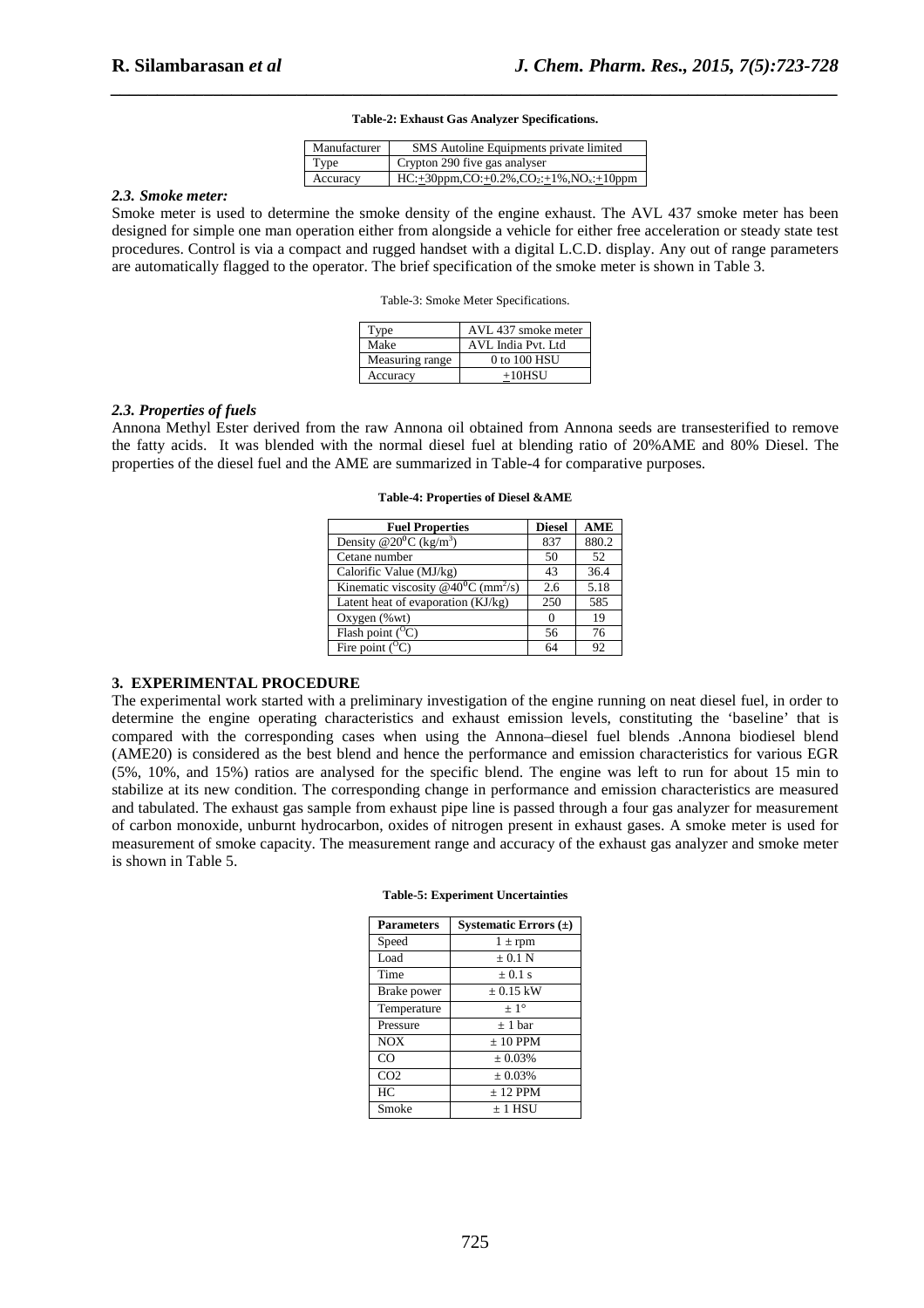#### **RESULTS AND DISCUSSION**

*\_\_\_\_\_\_\_\_\_\_\_\_\_\_\_\_\_\_\_\_\_\_\_\_\_\_\_\_\_\_\_\_\_\_\_\_\_\_\_\_\_\_\_\_\_\_\_\_\_\_\_\_\_\_\_\_\_\_\_\_\_\_\_\_\_\_\_\_\_\_\_\_\_\_\_\_\_\_*

### **4.1 Performance Characteristics**

#### **4.1.1 Brake Thermal Efficiency**

The brake thermal efficiency is simply the inverse of the product of the specific fuel consumption and the lower calorific value of the fuel. Fig 2 shows the variation of brake thermal efficiency with brake power for A20 at different EGR rates. It is observed that for A20 blend, the brake thermal efficiency is almost same that of neat diesel fuel and A20 with 5% EGR; it tends to reduce with increase in EGR percentage. This is due to re-burning of hydrocarbons that enter the combustion chamber with the exhaust gas recirculated.



**Fig-2: BP vs Brake Thermal Efficiency for different EGR rates** 

### **4.1.2 Brake Specific Fuel Consumption**

Fig 3 shows the variation of brake specific fuel consumption with brake power for A20 at different EGR rates. It is observed that for A20 blend, brake specific fuel consumption is slightly higher than that of neat diesel fuel and A20 with 15% EGR rate. This is due to increasing of amount of fuel supplied and reduction of oxygen for combustion. Thus, air fuel ratio is changed and this increases the BSFC.



**Fig-3: BP vs Brake Specific Fuel Consumption for different EGR rates** 

#### **4.2 Emission Characteristics**

#### **4.2.1 Hydrocarbon and Carbon monoxide emission**

Fig 4 and 5 shows the variation of hydrocarbon and carbon monoxide emission with brake power for A20 at different EGR rates. The HC and CO emission is increasing with increasing EGR rates. This is due to heterogeneous mixture does not combust completely and results in higher hydrocarbons.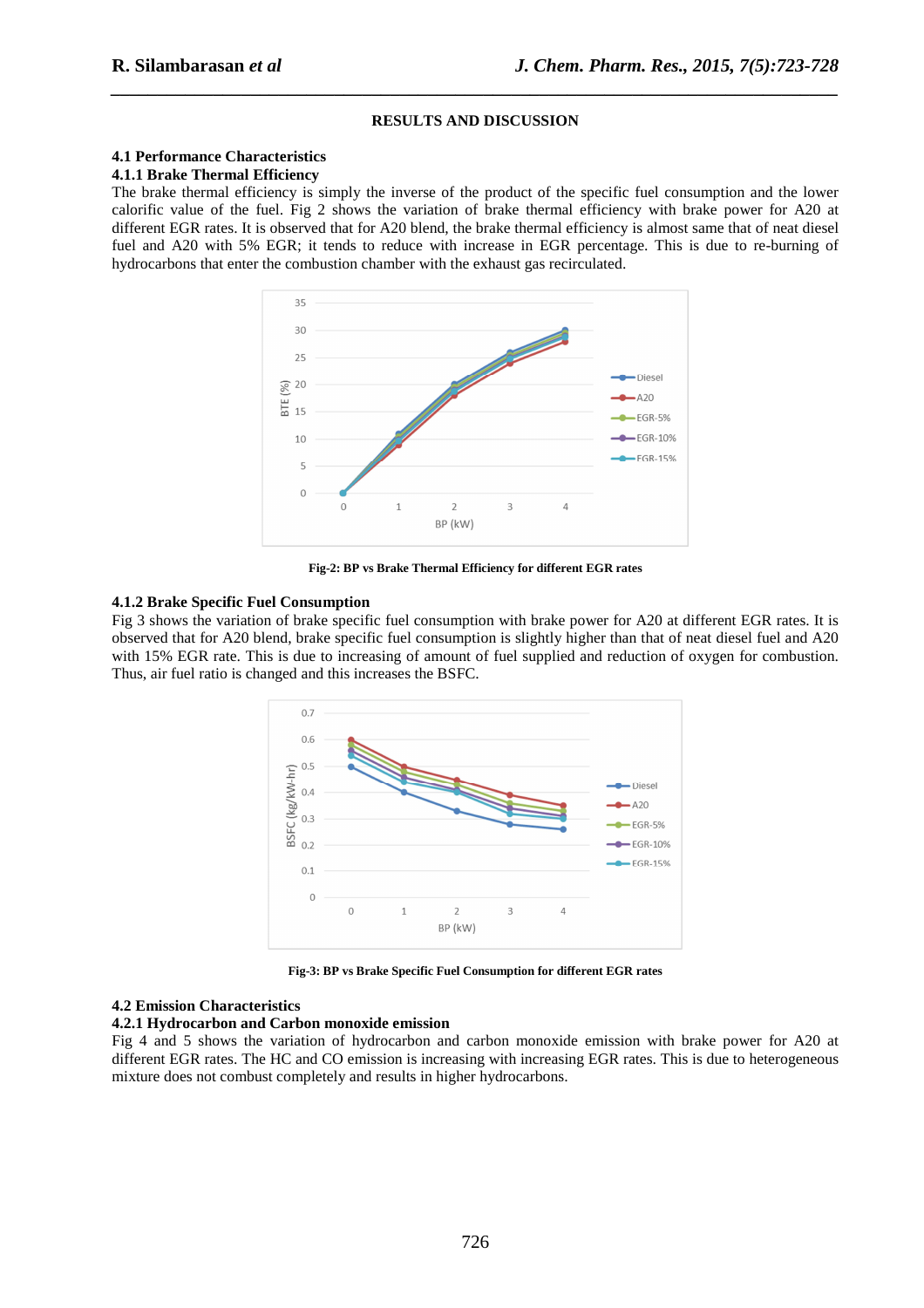

**Fig-4: BP vs Hydro Carbon for different EGR rates** 



**Fig-5: BP vs Carbon monoxide for different EGR Rates** 

## **4.2.2 Oxides of Nitrogen**

Fig 6 shows the variation of oxides of nitrogen emission with brake power for A20 at different EGR rates. It is observed that for A20 blend, oxides of nitrogen emission is lower than that of neat diesel fuel and A20 with 15% EGR rate. This is due to reduced oxygen concentration and decreased flame temperature in the combustible mixture.



**Fig-6: BP vs Oxides of Nitrogen for different EGR rates** 

## **4.2.3 Smoke**

Fig 7 shows the variation of smoke with brake power for A20 at different EGR rates. It is observed that for A20 blend at 15% EGR is higher than that of neat diesel fuel .This is due to reduction in availability of oxygen which leads to incomplete combustion which in turn increase the smoke emission.